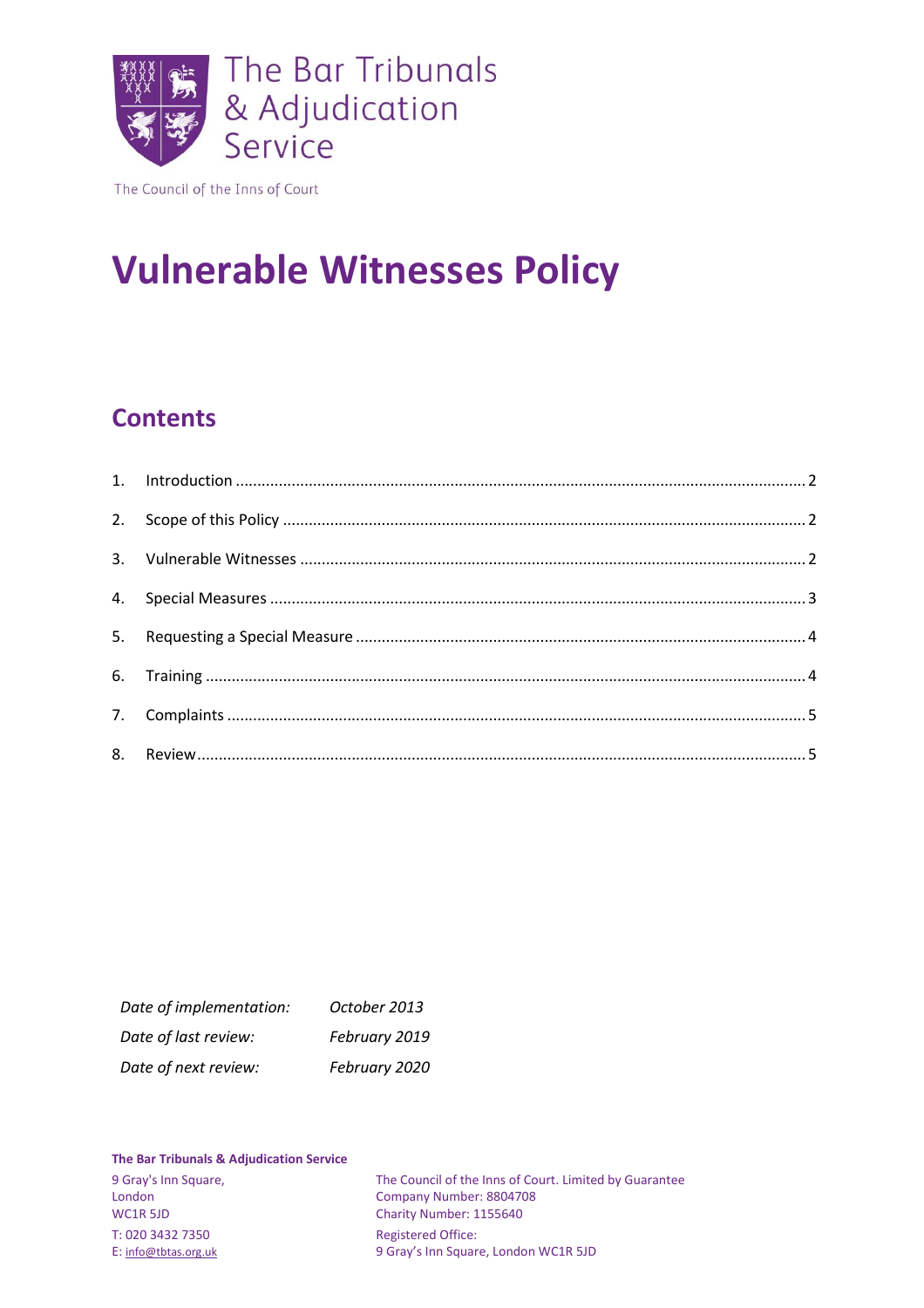### <span id="page-1-0"></span>**1. Introduction**

- 1.1 The Bar Tribunals and Adjudication Service ('BTAS') is responsible for recruiting; appointing, administering and adjudicating Disciplinary Tribunals, including Tribunals which consider the most serious allegations of professional misconduct against barristers.
- 1.2 In addition to Disciplinary Tribunals, BTAS has similar responsibilities for Fitness to Practise hearings, Appeal hearings and Interim Suspension Panels for barristers.
- 1.3 BTAS also administers and supports the work of the Inns' Conduct Committee (ICC), which adjudicates on any misconduct issues arising from applications for admission to an Inn of Court or misconduct matters relating to student members of an Inn.

### <span id="page-1-1"></span>**2. Scope of this Policy**

- 2.1 Since November 2017 the Bar Standards Board's *Handbook* has included definitions of vulnerable witnesses and the procedures and provisions for receiving evidence from them (rE176-181 of Part 5, Section B: *The Disciplinary Tribunal Regulations* (the 'DTRs')).
- 2.2 This policy is intended to augment and support these regulatory provisions, and in addition confirm BTAS' intention to provide the same standard of arrangements in all other hearings which it has responsibility for administering.
- 2.3 BTAS is committed to ensuring that all vulnerable witnesses are as comfortable as possible when giving evidence and have a comparable experience to other witnesses.

#### <span id="page-1-2"></span>**3. Vulnerable Witnesses**

- 3.1 A witness may be considered as vulnerable for many different reasons. BTAS will apply the definitions within the DTRs (rE176) for all hearings which it administers:
	- a. any witness under the age of 18 at the time of the hearing;
	- b. any witness with a mental disorder within the meaning of the Mental Health Act 1983;
	- c. any witness who is significantly impaired in relation to intelligence and social functioning;
	- d. any witness with physical disabilities who requires assistance to give evidence;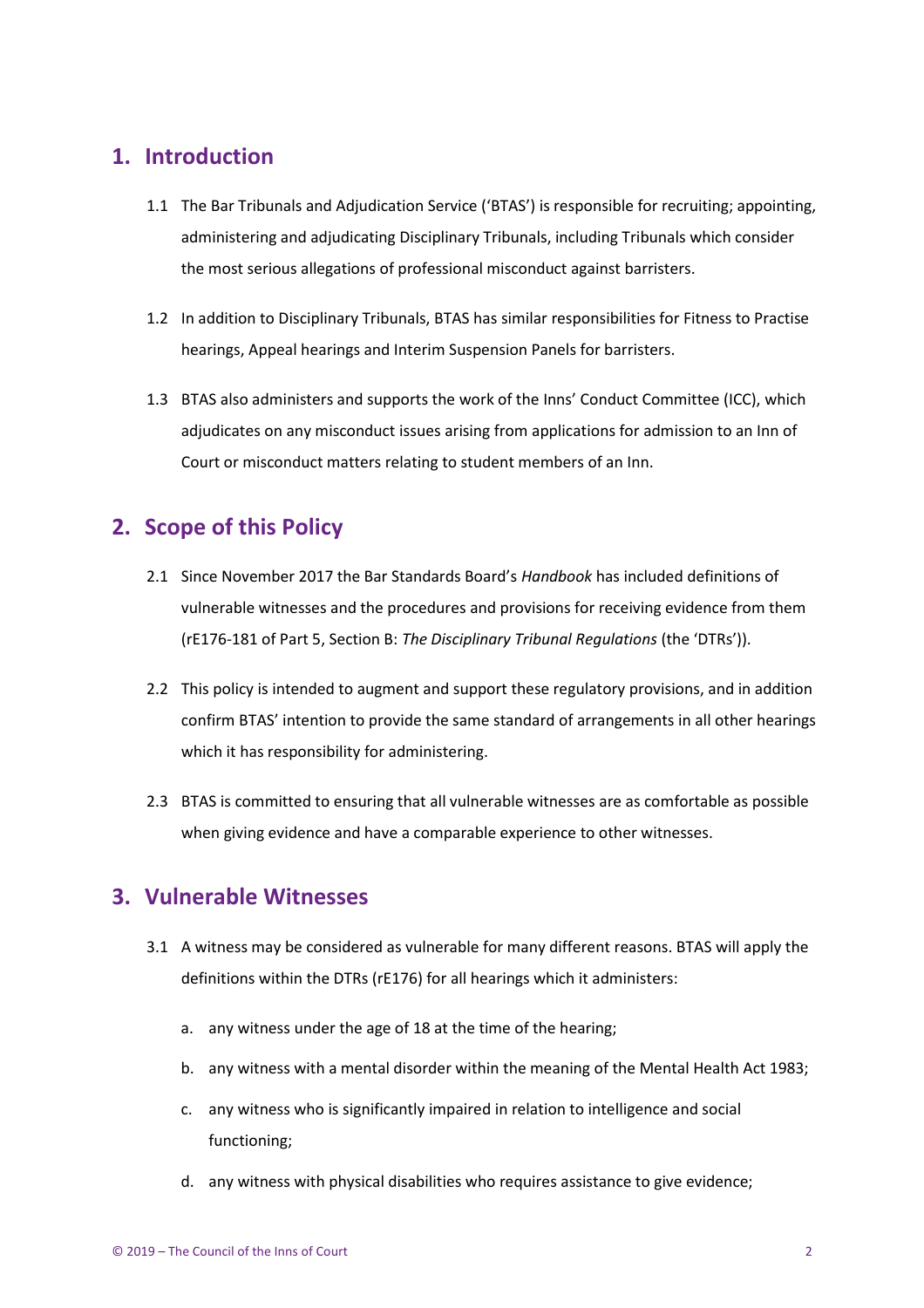- e. any witness, where the allegation against the respondent is of a sexual or violent nature and the witness was the alleged victim; and
- f. any witness who complains of intimidation.
- 3.2 BTAS does not consider the above list to be exhaustive and will consider all requests by persons who wish to apply for one or more of the special measures below to be put into place on the ground that the measure(s) is desirable to enable the hearing to receive their evidence.

#### <span id="page-2-0"></span>**4. Special Measures**

- 4.1 There are a number of special measures BTAS can provide to ensure a vulnerable witness is comfortable and able to give evidence without causing alarm or distress.
- 4.2 Below is a non-exhaustive list of the special measures BTAS can accommodate:
	- a. a pre hearing visit to the Tribunal Suite to familiarise themselves with the surroundings;
	- b. a named BTAS staff member as a single and regular point of contact;
	- c. the use of video links;
	- d. the use of interpreters (including signers and translators) or intermediaries; .
	- e. the use of screens or such other measures as considered necessary in the circumstances in order to prevent:
		- a. the identity of the witness being revealed to the press or the general public (if in attendance); or
		- b. access to the witness by others present;
	- f. communication aids e.g. induction loop, large print text etc;
	- g. regular breaks for the witness;
	- h. the hearing of evidence (either whole or in part) in private.
	- i. allowing carers or support workers to be present when giving evidence.
- 4.3 No individual charged with an allegation of a sexual or violent nature may cross-examine in person a witness who is the alleged victim, either: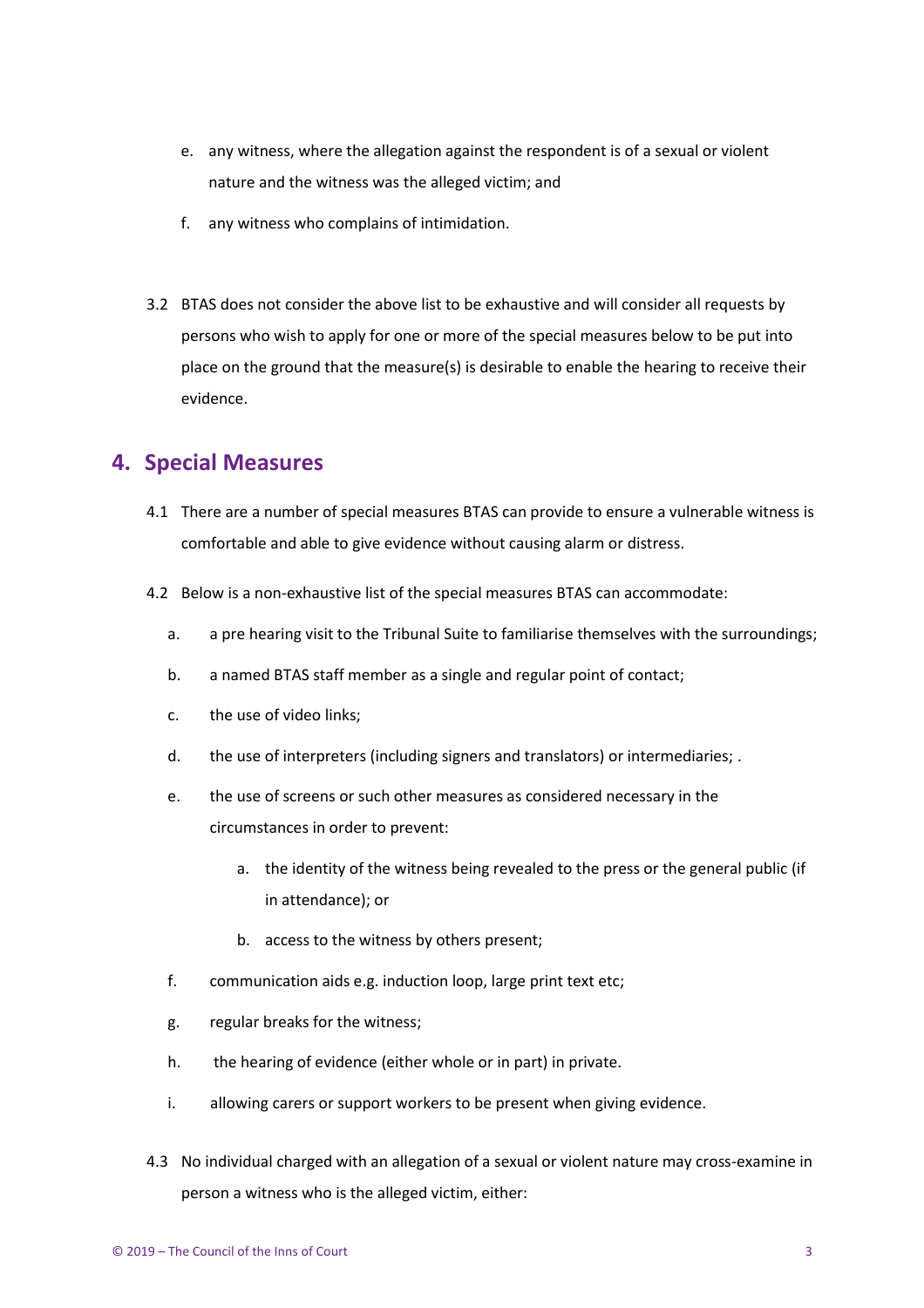- a. in connection with that allegation; or
- b. in connection with any other allegation (of whatever nature) with which the said individual is charged in the proceedings.

In these circumstances BTAS will appoint a legally qualified person to cross-examine the witness on the individual's behalf.

4.4 This policy should also be read in conjunction with the BTAS Reasonable Adjustments Policy.

#### <span id="page-3-0"></span>**5. Requesting a Special Measure**

- 5.1 BTAS will make service users, employees and the public aware that BTAS can provide special measures to vulnerable witnesses through the publication of this policy on the BTAS website. It will also actively promote the policy to all who make referrals to BTAS, and to those who act as prosecuting or respondent counsel at hearings convened by BTAS.
- 5.2 BTAS will work with the Bar Standards Board, the Inns of Court, Medical Examiners (Fitness to Practise cases) and others to ensure that vulnerable witnesses are identified prior to the commencement of any disciplinary or conduct proceedings.
- 5.3 Once identified BTAS will take all steps to ensure the need is noted in the case file so that the individual is not repetitively required to remind BTAS of their specific special measures.
- 5.4 BTAS will ensure the appropriate facilities are already in place and available to vulnerable witnesses.

#### <span id="page-3-1"></span>**6. Training**

6.1 BTAS is committed to providing good quality information and training to its staff and panel members. Training in the appropriate handling and questioning of vulnerable witnesses is a key part of the panel members' and clerks' training programme.